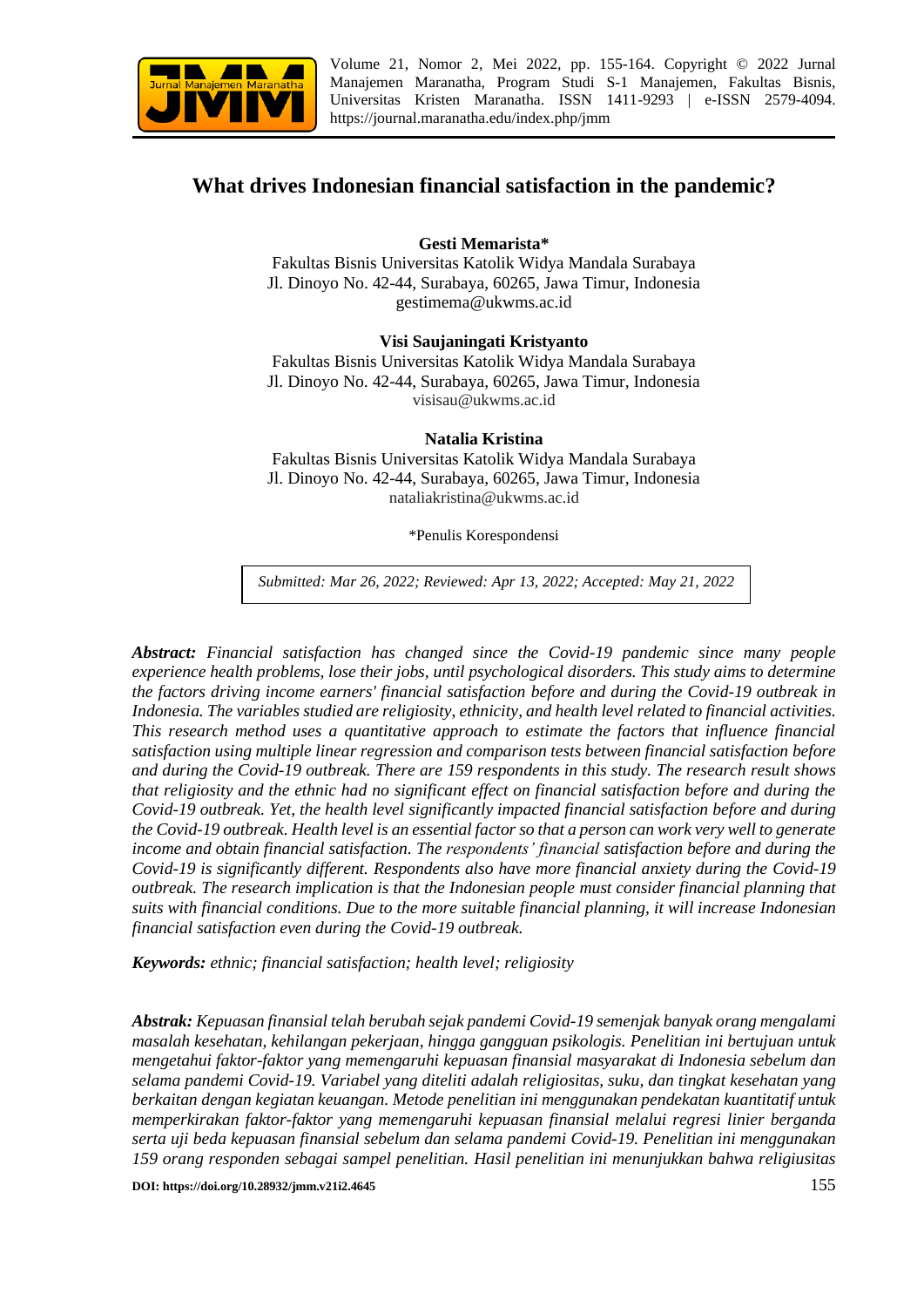#### **Jurnal Manajemen Maranatha** ■ Vol. 21 Nomor 2, Mei (2022)

*dan etnis tidak berpengaruh signifikan terhadap kepuasan finansial sebelum dan selama pandemi Covid-19. Sedangkan, tingkat kesehatan berpengaruh signifikan terhadap kepuasan finansial sebelum dan selama pandemi Covid-19. Tingkat kesehatan menjadi faktor penting supaya seseorang dapat bekerja untuk menghasilkan pendapatan dan memeroleh kepuasan finansial. Selanjutnya, responden merasakan kepuasan finansial sebelum dan selama Covid-19 berbeda secara signifikan. Responden lebih merasa kecemasan keuangan selama pandemi Covid-19. Implikasi penelitian ini adalah orang Indonesia dapat memperhatikan perencanaan keuangan yang sesuai. Hal ini disebabkan perencanaan keuangan yang semakin sesuai dengan kondisi finansial maka akan meningkatkan kepuasan finansial di Indonesia, meskipun sedang berada pada wabah Covid-19.*

*Kata kunci: etnis; kepuasan finansial; religiusitas; tingkat kesehatan*

#### 1 **INTRODUCTION**

Since the Covid-19 outbreak has changed many things, from people's habits to financial conditions, the impact felt, one of which was related to financial satisfaction, experienced a significant change, which was marked by many people having physical or psychological health problems and their work which would affect their financial health. The impact of disrupting physical or mental health stated that 10 to15 percent would affect prolonged mental health due to the Covid-19 outbreak. If mental health does not improve, it will impact the community's physical health (Savage, 2020).

The financial impact of the outbreak is experienced in all aspects and business sectors. Many business sectors are closed due to the implementation of social distancing. It is recorded that 39.4 percent of businesses in Indonesia have gone out of business due to this outbreak (Faradila & Yordan, 2020). The closure of many business sectors affects workers affected by the termination of employment (PHK), reduced working hours, and being laid off. The Ministry of Manpower stated that as many as 29.4 million people were affected by this outbreak (Triatmojo & Agustina, 2021). Many people very clearly feel the impact of economic hardship, declining health levels, and social activities that are increasingly fading. Financial difficulties are marked by a decrease in the people's ability to meet basic needs and less financial literacy, which is also felt by Indonesia and is reflected in a reduction in consumption levels (Siallagan, 2020). Economic difficulties are indeed closely related to work as a source of income. Many people experience a decline in revenue due to this outbreak, causing one's financial satisfaction to move further away from normal limits.

Based on several previous studies, there is a research gap obtained. There are many concepts and sources of financial satisfaction (Vera-Toscano et al., 2006). This has been known about the idea of subjective well-being (SWB) by many researchers contributed (Easterlin & Plagnol, 2008). The researcher states that financial satisfaction comes from a person's income which is the most significant input in welfare (Van Praag et al., 2010) and financial well-being (Sorgente & Lanz, 2019), especially for households (Mahdzan et al., 2020). Many things can affect financial satisfaction, both material and non-material (Joo & Grable, 2004). According to several studies, financial satisfaction can be influenced by non-material factors such as religiosity (Headey et al., 2010), ethnicity (Easterlin & Plagnol, 2008), and level of health (Van Praag et al., 2010).

People in Indonesia have various beliefs. This diversity makes people respect the customs of other religions in worship. In addition, the existence of many cultures that causes obedience to worship is also related to the presence of traditions trusted by the community. A person's level of religiosity will affect financial satisfaction through financial thinking patterns taught in each religion according to the individual level of religiosity (Van Praag et al., 2010). The more obedient someone in worship will increase financial satisfaction (Snoep, 2008).

Someone who comes from a different place will have a different culture. A person's move to a new home is expected to bring satisfaction in life by comparing the present condition with the past at the home of origin. For example, a person moves to look for work to fulfill life satisfaction with financial needs such as salary. This migration shows differences in the place of origin and is divided into two ethnicities, namely indigenous (original residents of the destination) and immigrants. On the other hand, immigrants feel less satisfied with their lives (Easterlin & Plagnol, 2008). This is caused when someone moves to a new place; the individual feels he has moved from his previous comfort zone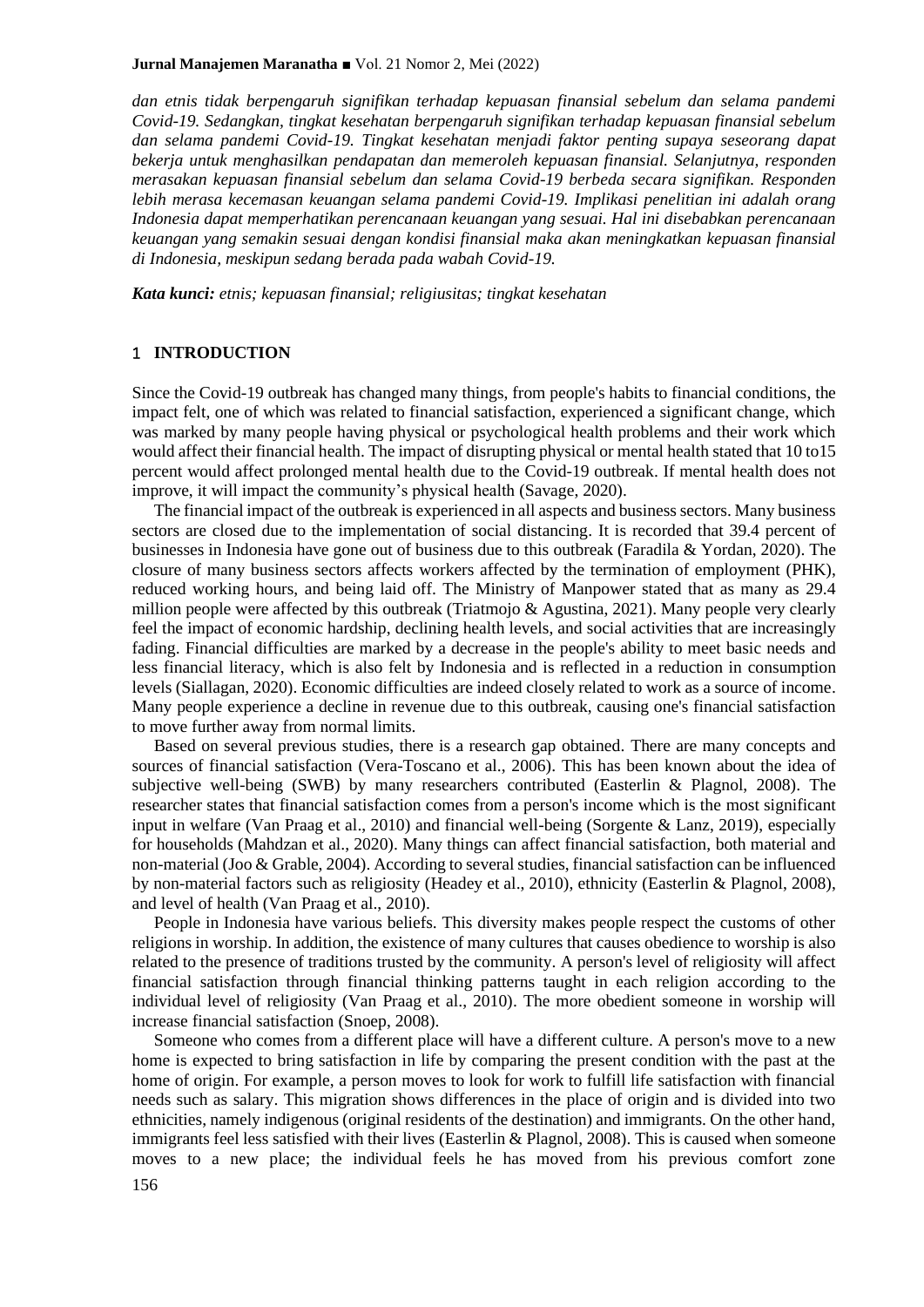(Sivaramakrishnan et al., 2017) and has less financial literacy (Liu & Zhang, 2021). Especially during this Covid-19 outbreak, many people lost their jobs.

Related to the financial concept, the level of health will also affect financial satisfaction. A good level of health will influence high financial satisfaction (Plagnol, 2011). Maintaining health requires significant funds, especially if health declines, the funds needed will be even more (Sabatini, 2014). If someone is sick, it will incur high costs and can feel a more uncomfortable life. Thus, financially happy people tend to live healthily.

The benefits taken from this research are that in addition to financial factors that can affect financial satisfaction, the public will know that there are also non-material factors related to financial activities such as religiosity and ethnicity that are very diverse in Indonesia before and during the Covid-19 outbreak. According to the background, the study will examine the influence of religiosity, ethnicity, and health factors on financial satisfaction before and during the Covid-19 outbreak and whether the financial satisfaction is different before and during the Covid-19 outbreak. It is hoped that this research can provide practical benefits for the Indonesian people and theoretically for further investigation.

A religious person and being a member of a religious group will provide a sense of security and comfort but does not indicate that a person's spiritual level is to achieve financial happiness (Snoep, 2008). This can be because a person's religious level is not always a blessing (Snoep, 2008). In contrast, the more often someone comes to worship, the higher the financial satisfaction (Headey et al., 2010). This is supported by the existence of a person's pattern of thinking full of religious ideas permeated in the lifestyle of a believer in God who will be able to manage finances well (Myers, 2008) so that the religiosity will affect the financial satisfaction significantly.

H1: Religiosity has a significant effect on financial satisfaction.

A person satisfied with his life must be relative to his ethnicity (Burchardt, 2005). For this reason, someone with a different place of residence or region of origin will also have other life satisfaction, even though the level of state of their financial goals is the same (Ali et al., 2015). Indigenous ethnic groups feel much more comfortable living where they live now than ethnic Indonesian citizens, descendants of immigrants who have to adjust to their surroundings. Thus, ethnic immigrants will feel less financial satisfaction than ethnic natives (Easterlin & Plagnol, 2008), so ethnicity affects financial satisfaction.

H2: Ethnicity has a significant effect on financial satisfaction.

The existence of better health can affect a person's life satisfaction. Someone who maintains health will have a good lifestyle, such as dieting, avoiding cigarettes, and drinking alcohol (Myers, 2008). A good level of health also indicates freedom from anxiety over finances. The healthier a person is, the individual does not spend much money to treat a sick body (Burchardt, 2005). This results in a person being more efficient in spending. With a healthy body, financial satisfaction will be better (Van Praag et al., 2010), so the level of health will affect financial satisfaction.

H3: The level of health has a significant effect on financial satisfaction.

## 2 **METHOD**

The research method used a quantitative approach. The respondents who have filled out online research questionnaires will be contacted further. Furthermore, the quantitative approach is carried out by performing multiple linear regression tests. The analysis model in this study uses an influence test through multiple linear regression, as follows.

| Before the Covid-19 outbreak |  |
|------------------------------|--|
|                              |  |
|                              |  |
| During the Covid-19 outbreak |  |
|                              |  |

157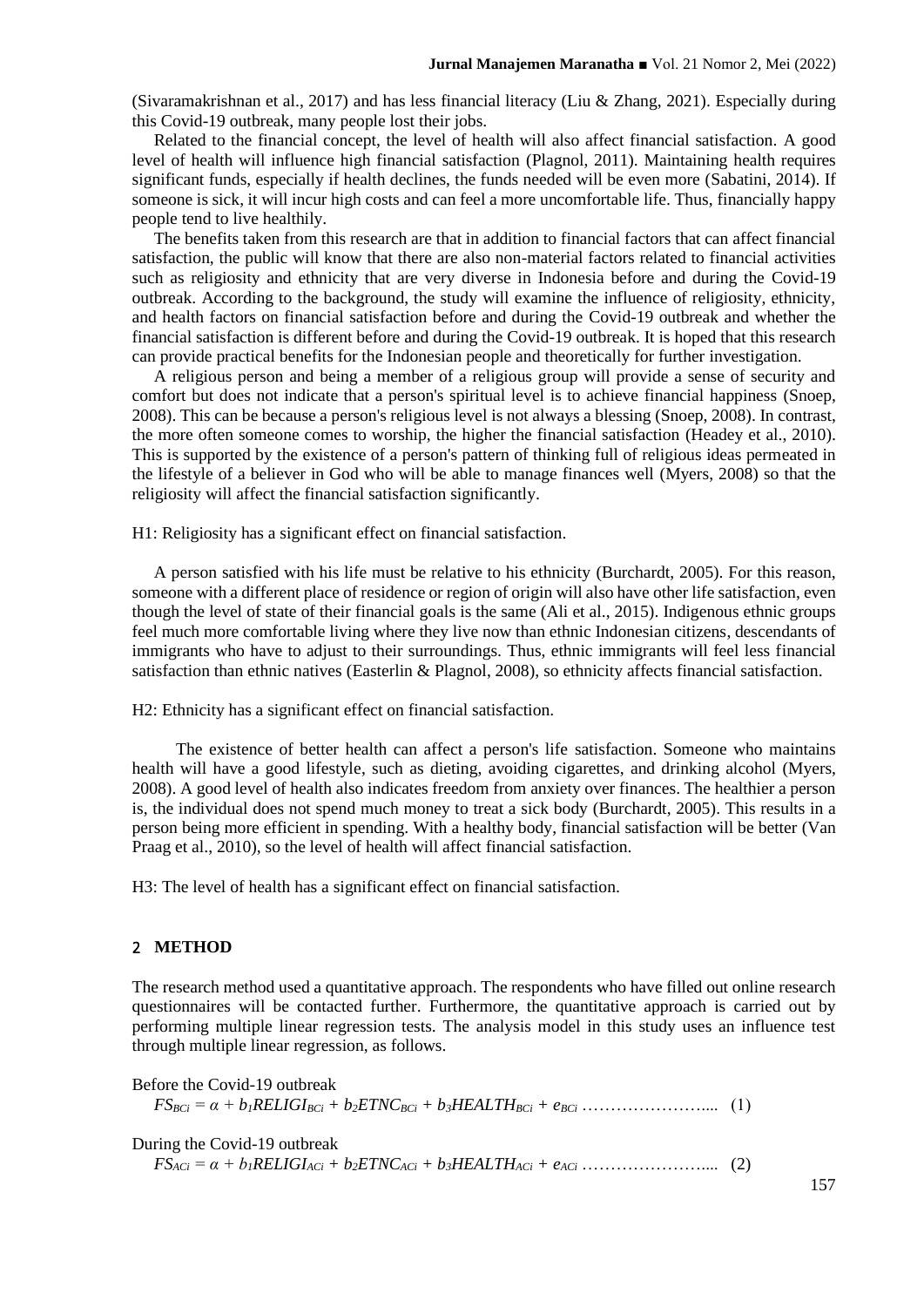| Description:               |                                                            |
|----------------------------|------------------------------------------------------------|
| $\alpha$                   | : regression model intercept                               |
| b1, b2, b3                 | : regression coefficient of each variable in each equation |
| BC                         | : before Covid-19 outbreak                                 |
| AC                         | : during Covid-19 outbreak                                 |
| FSi                        | : financial satisfaction the respondent i                  |
| <b>RELIGI</b> <sub>i</sub> | : the religiosity of the respondent i                      |
| ETNC <sub>i</sub>          | : ethnicity of the respondent i                            |
| <b>HEALTH</b> <sub>i</sub> | : health level of the respondent i                         |
| $e_i$                      | : error standard the respondent i                          |

Furthermore, the author also conducted different tests on financial satisfaction before and during the Covid-19 outbreak. This is done through the Paired T-Test or the Wilcoxon Rank Test by adjusting the normality test results from this study. The following figure shows the research framework to investigate the factors influencing financial satisfaction.



Figure 1. Framework Source: Collection of journals

The population will show all objects that researchers will use. In this study, the population used is working people who live in Indonesia. A sample is several parts of the population that have or represent the population (Sekaran & Bougie, 2016). The sample in this study was determined by the purposive sampling method, a non-probability sampling technique that selects objects based on the limitations specified by the researcher. The sampling criteria in this study were people who were working and still earning in Surabaya. The sampling used the Lemeshow formula because the amount of unknown population and this formula for sample size will always provide enough observation (Lemeshow et al., 1990).

n = 1.96<sup>2</sup>× 0.5 × (1 – 0.5) / 0.1<sup>2</sup>………………………………………………….….... (3)  $= 96.4$ 

So that the sample results obtained 96.04, the results are rounded up and become 100 samples. Furthermore, the researchers estimate a rounded sample of about 100 respondents will be used since the research is social.

There are two types of variables used in the study: dependent and independent variables. The financial satisfaction variable indicates the dependent variable (Y). Meanwhile, the study's independent variable (X) is religiosity, ethnicity, and health level. Financial satisfaction (FS) indicates a reflective assessment or subjective statement of how well current or current financial conditions have occurred. The financial satisfaction (FS) of each individual in all financial aspects of his life will be measured by a 5-Likert scale (Van Praag et al., 2010), such as there is financial satisfaction, no financial anxiety, financial expectations by the reality of financial conditions, no financial complaints, and proud of financial need. Religiosity (RELIGI) indicates the level of adherence to one's religion, belief, or way of life in carrying out worship that affects financial activities and decisions (Snoep, 2008). It is a person's current level of obedience that a 5-Likert scale will measure, such as making a selection of financial investment products by religious rules or teachings, performing all financial actions in fear of God (do not commit corruption), adhering to the instructions of my religion not to live extravagantly. It does not justify any means to get all types of financial benefits. The ethnic (ETNC) indicates groups by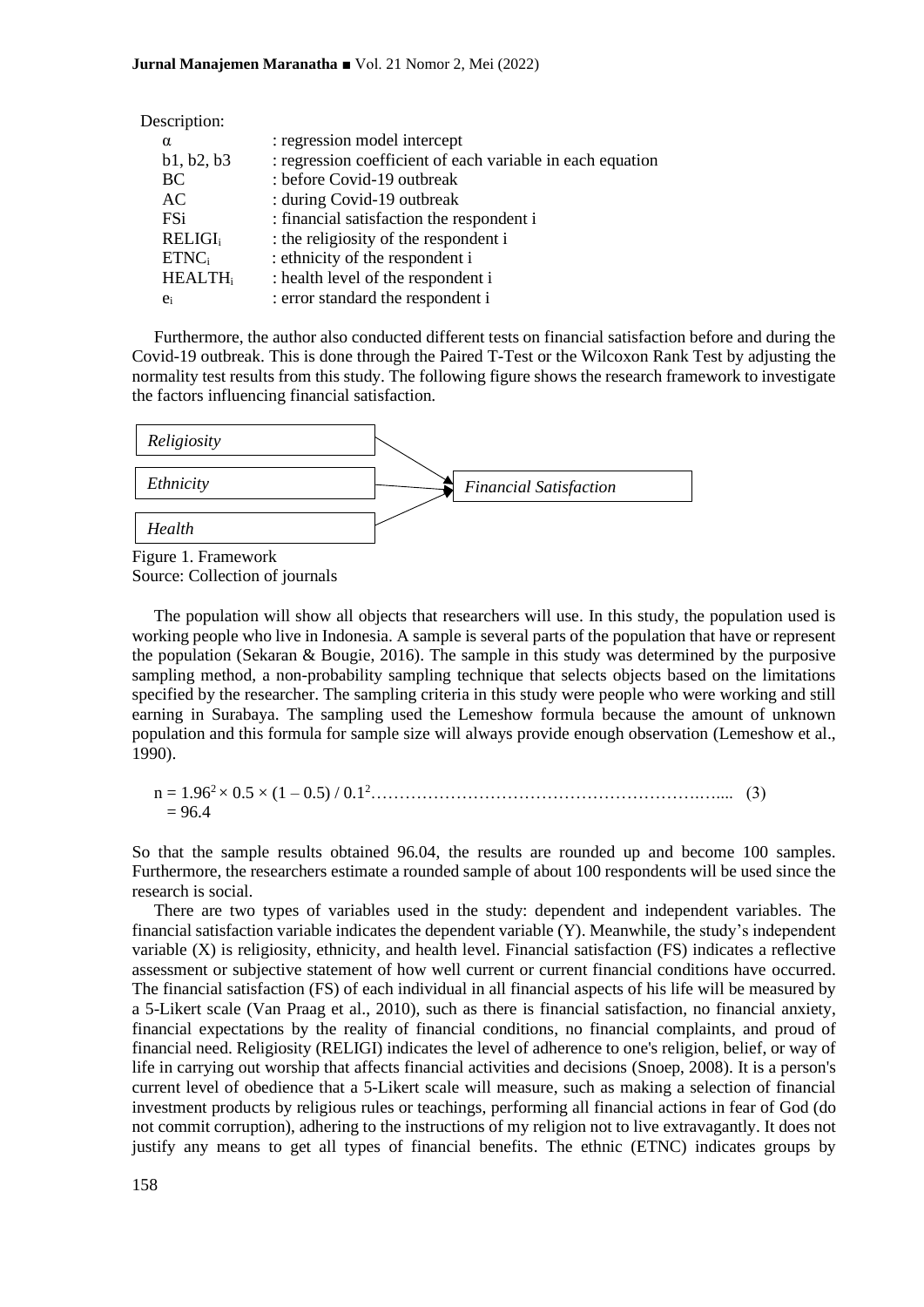identifying oneself with one another for habits, activities, or financial decisions based on the same lineage (Van Praag et al., 2010). It is about a person's ethnicity that will be measured by a 5-Likert scale, such as hard work in carrying out one task while looking for money, doing all the work that can meet personal and family financial needs, and trying to adapt culturally around the workplace. The health level (HEALTH) indicates a person's state of physical (Van Praag et al., 2010), mental (Howell et al., 2007), and social well-being (Brüggen et al., 2017). It is about a person's current health condition, measured by a 5-Likert scale, such as physical health conditions, mental health conditions, and social health conditions.

The researchers distributed questionnaires to several respondents on several social media using Google Forms. After the researcher collects the data, there is a test for validity and reliability. The validity test will use Kendall's Tau, which indicates that the research questionnaire is valid if the significance value is less than five percent. Meanwhile, the reliability test will use Cronbach's Alpha, which suggests that the research questionnaire is reliable if the Cronbach's Alpha value is more than 0.6. The research questionnaire can be carried out for the next stage by passing the validity and reliability tests. Perform multiple linear regression tests and test the symptoms of classical assumptions on the multiple linear regression model used. After that, the research will try the t-test significance value and f- test significance value. Moreover, the researchers will interpret the value of adjusted  $\mathbb{R}^2$  (coefficient of determination) to determine the variability of the analysis model.

## 3 **RESULTS AND DISCUSSION**

#### *3.1 Observation results*

This study used 159 Indonesian to fill out the questionnaire. The following table is the respondents' demographic data in the research, which consisted of gender, age, marital status, and income level. There are 60.4 percent of samples are female, 64.2 percent are productive from the 25 to 40 years old, 57.2 percent have a bachelor's degree, 56.6 percent married as marital status, and 48.4 percent have an income level of less than 50 million Rupiah per year.

| Demographic Data       | Categorical                     | Total | Percentage |
|------------------------|---------------------------------|-------|------------|
| Gender                 | Male                            | 63    | 39.6%      |
|                        | Female                          | 96    | 60.4%      |
| Age (Years Old)        | Less than 25                    | 31    | 19.5%      |
|                        | 25 until 40                     | 102   | 64.2%      |
|                        | More than 40                    | 26    | 16.4%      |
| <b>Education Level</b> | Less than High School           | 4     | 2.5%       |
|                        | High School                     | 32    | 20.1%      |
|                        | Diploma                         | 4     | 2.5%       |
|                        | <b>Bachelor Degree</b>          | 91    | 57.2%      |
|                        | <b>Master Degree</b>            | 28    | 17.6%      |
| <b>Marital Status</b>  | Single                          | 64    | 40.3%      |
|                        | Married                         | 90    | 56.6%      |
|                        | Divorce                         | 2     | 1.3%       |
|                        | Widow or Widower                | 3     | 1.9%       |
| Income Level (Idr)     | Less than 50 million            | 77    | 48.4%      |
|                        | More than 50 Until 250 million  | 62    | 39%        |
|                        | More than 250 Until 500 million | 14    | 8.8%       |
|                        | More than 500 million           | 6     | 3.8%       |

Table 1. The demographic data of respondents

Source: Primary data, processed (2021)

All variables in this study were tested for validity, reliability, and classical assumptions. According to Kendall's Tau test results, all variables are valid. If the correlation value is less than five percent, which is 0.000. In addition, the data is reliable since the value of Cronbach's Alpha is more than 0.6, which is 0.712. The normality test has conducted by the Kolmogorov-Smirnov test. The result shows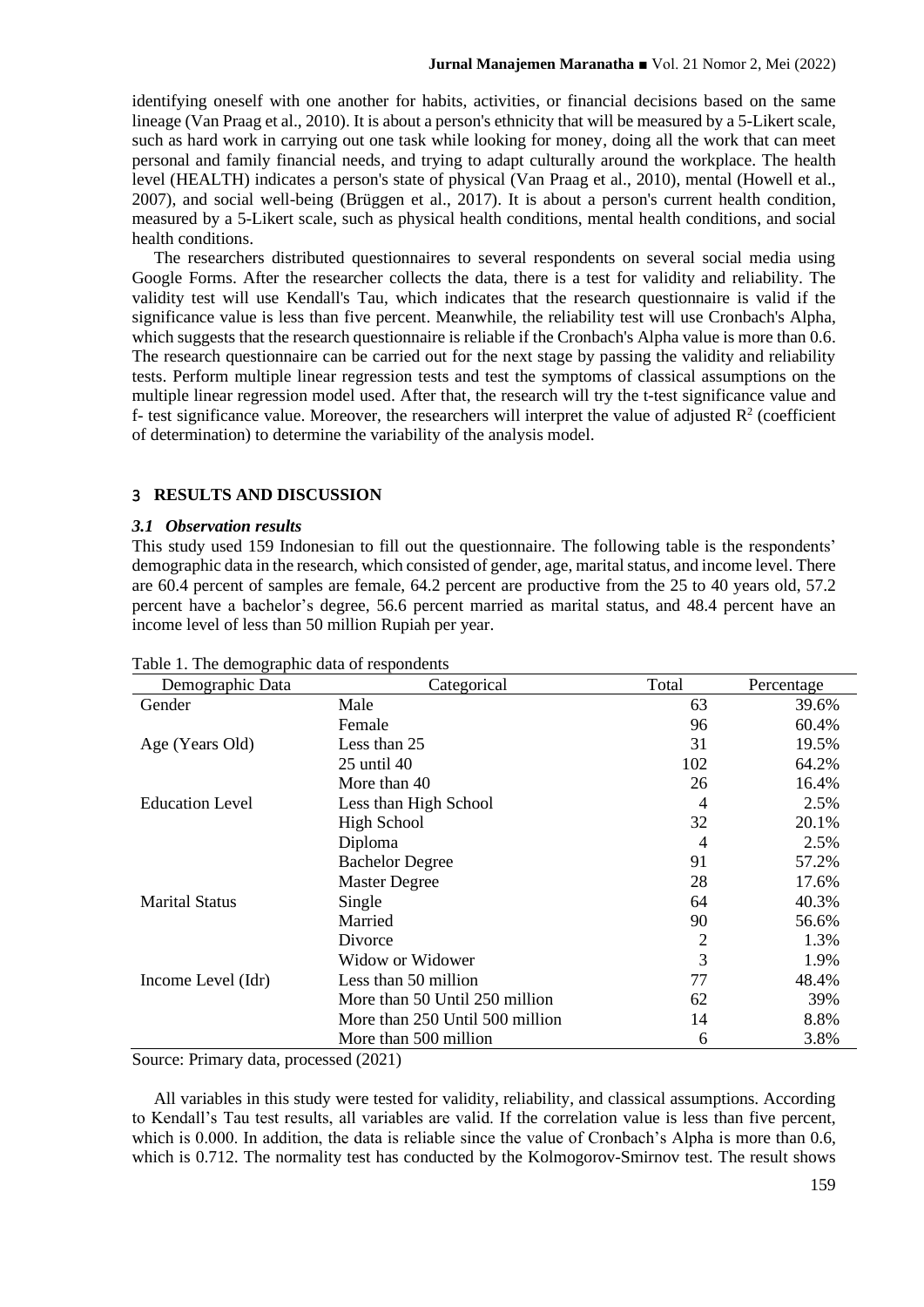#### **Jurnal Manajemen Maranatha** ■ Vol. 21 Nomor 2, Mei (2022)

that the Kolmogorov-Smirnov test is more than 0.05, which is 0.139, so the normality assumption has been met. Since this study was not using time series data, the researchers did not check the autocorrelation test. The results of the heteroscedasticity test through the Glejser test are more than five percent. Thus, the regression model did not occur heteroscedasticity. The results of the multicollinearity test show that the VIF value was less than ten and the tolerance (TOL) was more than 0.1, so there is no multicollinearity.

The following table shows multiple linear regression results in this study about the influence of religiosity, ethnicity, and health factors on financial satisfaction before the Covid-19 outbreak. The multiple linear regression equation can be written as follows.

 $FS_{BCi} = 0.294 + 0.180$   $RELIGI_{BCi} + 0.070$   $ETNC_{BCi} + 0.462$   $HEALTH_{BCi} + e_{BCi}$ ….... (4)

Table 2. The influence of religiosity, ethnicity, and health factors on financial satisfaction before the Covid-19 outbreak

| Model                          | Unstandardized |                                    | Standardized | Sig. t   | Sig. F   | Collinearity      |            | Adj. $R^2$ |
|--------------------------------|----------------|------------------------------------|--------------|----------|----------|-------------------|------------|------------|
|                                | Coefficients   |                                    | Coefficients |          |          | <b>Statistics</b> |            |            |
|                                | B              | Std.                               | <b>B</b> eta |          |          | Tol               | <b>VIF</b> |            |
|                                |                | Error                              |              |          |          |                   |            |            |
| (Constant)                     | 0.294          | 0.517                              |              | 0.570    | $0.000*$ |                   |            | 0.448      |
| $RELIGI_{RCi}$                 | 0.180          | 0.112                              | 0.132        | 0.112    |          | 0.756             | 1.322      |            |
| $ETNC_{BCi}$                   | 0.070          | 0.132                              | 0.047        | 0.598    |          | 0.639             | 1.565      |            |
| $HEALTH_{BCi}$                 | 0.462          | 0.118                              | 0.345        | $0.000*$ |          | 0.661             | 1.531      |            |
| $\sim$ $\sim$<br>$\sim$ $\sim$ |                | $\sim$ $\sim$ $\sim$ $\sim$ $\sim$ |              |          |          |                   |            |            |

Source: Primary data, processed (2021)

The following table is the second multiple linear regression results in this study about the influence of religiosity, ethnicity, and health factors on financial satisfaction during the Covid-19 outbreak. The multiple linear regression equation can be written as follows.

$$
FS_{ACi} = 0.644 + 0.134 \text{ RELIGI}_{ACi} + 0.065 \text{ ETNC}_{ACi} + 0.411 \text{ HEALTH}_{ACi} + e_{ACi} \dots \qquad (5)
$$

Table 3. The influence of religiosity, ethnicity, and health factors on financial satisfaction during the Covid-19 outbreak

| Model          | Unstandardized |       | Standardized | Sig. t   | Sig. F   | Collinearity      |       | Adj. $R^2$ |
|----------------|----------------|-------|--------------|----------|----------|-------------------|-------|------------|
|                | Coefficients   |       | Coefficients |          |          | <b>Statistics</b> |       |            |
|                | B              | Std.  | <b>B</b> eta |          |          | Tol               | VIF   |            |
|                |                | Error |              |          |          |                   |       |            |
| (Constant)     | 0.644          | 0.521 |              | 0.218    | $0.000*$ |                   |       | 0.409      |
| $RELIGI_{ACi}$ | 0.134          | 0.143 | 0.091        | 0.348    |          | 0.581             | 1.722 |            |
| $ETNC_{ACi}$   | 0.065          | 0.158 | 0.043        | 0.681    |          | 0.489             | 2.043 |            |
| $HEALTH_{ACi}$ | 0.411          | 0.121 | 0.324        | $0.001*$ |          | 0.591             | 1.691 |            |

Source: Primary data, processed (2021)

The result showed that religiosity and the ethnic had not significantly affected financial satisfaction before and during the Covid-19 outbreak. Yet, the health level significantly affected financial satisfaction before and during the Covid-19 outbreak.

#### *3.2 Result and discussion*

The results showed that religiosity had no significant effect on financial satisfaction before and during the Covid-19 outbreak. It is due to the respondent who adheres to secularism, which separates religion from a key function that is important in understanding life. The tendency of secular people will reduce observance and respect the equal rights of others because each individual turns to a more rational science and stays away from superstition. Conservative people will adhere to a culture still believed to affect their lives even though that person has embraced a religion. A conservative and traditional religiosity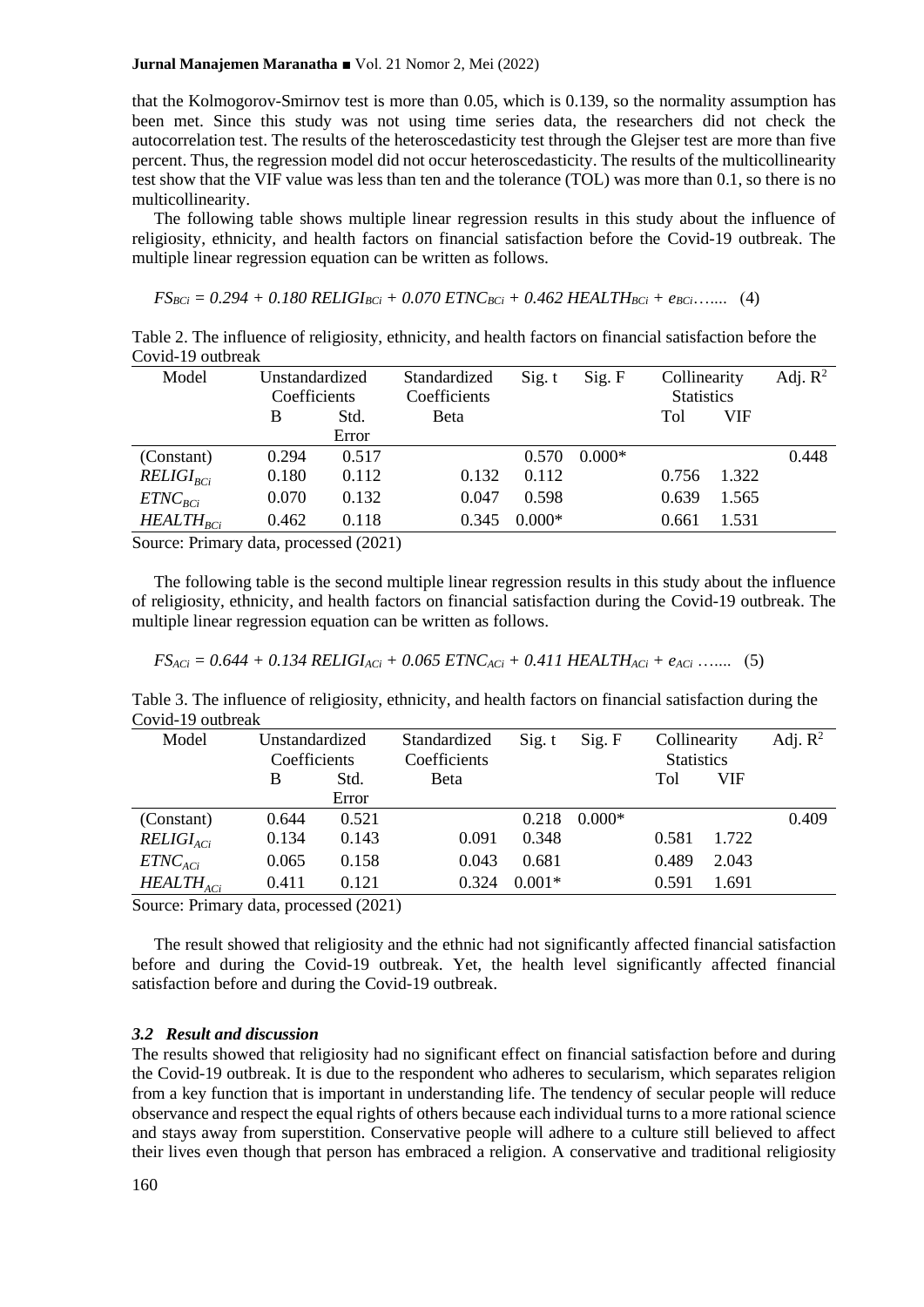has differences in the pattern of choosing daily necessities and financial satisfaction, moreover in the Covid-19 outbreak (Van Praag et al., 2010).

The results showed that ethnicity had no significant effect on life satisfaction before and during the Covid-19 outbreak. Most respondents have indigenous ethnic groups who have experienced or are comfortable with the area, so it should be easier to achieve their financial satisfaction. In this research, ethnic means to the groups by identifying oneself with one another for habits, activities, or financial decisions based on the same lineage (Van Praag et al., 2010). Ethnic Indonesian citizens are also immigrants trying hard to get financial satisfaction to survive in the place of the new one before and during the Covid-19 outbreak. Thus, this statement can identify those ethnic differences do not cause financial satisfaction to be affected. Everyone of any ethnicity can achieve financial satisfaction at the same level when working hard (Ali et al., 2015). The respondents in this study have more hard work in carrying out one task while looking for money, doing all the work that can meet personal and family financial needs, and adapting culturally to the workplace before and during the outbreak.

The results showed that the level of health had a significant positive effect on financial satisfaction before and during the Covid-19 outbreak. The majority of respondents have a good level of health. With health, a good one indicates that the respondent behaves healthily (Drever, 2004). Healthy behavior can be exemplified by avoiding the bad habit of smoking, avoiding liquor, having a diet, and showing low overspending activities money (Myers, 2008). The condition of a healthy society indicates the existence of financial satisfaction because every individual feels comfortable and prosperous living physically (Van Praag et al., 2010) and mentally strong (Howell et al., 2007). Even though most respondents have already got Covid-19, they were trying to get well soon to support their family's financial survival.

| $1 \text{ and } 7.1 \text{ and } 8 \text{ and } 10 \text{ is } 10$ |          | <b>Paired Differences</b> |            |                 |       | t        | df   | Sig.<br>(2-tailed) |
|--------------------------------------------------------------------|----------|---------------------------|------------|-----------------|-------|----------|------|--------------------|
|                                                                    | Mean     | Std.                      | Std. Error | 95% C. I of The |       |          |      |                    |
|                                                                    |          | Dev                       | Mean       | Difference      |       |          |      |                    |
|                                                                    |          |                           |            | Lower           | Upper |          |      |                    |
| financial<br>feel<br>$\mathbf{I}$                                  | 0.131    | 0.738                     | 0.058      | 0.015           | 0.247 | 2.253    | 157  | $0.025*$           |
| satisfaction before                                                |          |                           |            |                 |       |          |      |                    |
| and during the<br>Covid-19                                         |          |                           |            |                 |       |          |      |                    |
| outbreak                                                           |          |                           |            |                 |       |          |      |                    |
| do not<br>have                                                     | 0.147    | 0.980                     | 0.078      | $-0.009$        | 0.298 | 1.862    | 158  | $0.065**$          |
| financial<br>anxiety                                               |          |                           |            |                 |       |          |      |                    |
| before and during                                                  |          |                           |            |                 |       |          |      |                    |
| Covid-19<br>the                                                    |          |                           |            |                 |       |          |      |                    |
| outbreak                                                           |          |                           |            |                 |       |          |      |                    |
| My<br>financial                                                    | 0.082    | 0.746                     | 0.059      | $-0.035$        | 0.199 | 1.382    | -158 | 0.169              |
| expectations<br>are                                                |          |                           |            |                 |       |          |      |                    |
| by the reality of                                                  |          |                           |            |                 |       |          |      |                    |
| financial<br>my                                                    |          |                           |            |                 |       |          |      |                    |
| condition<br>before                                                |          |                           |            |                 |       |          |      |                    |
| and during<br>the<br>Covid-19                                      |          |                           |            |                 |       |          |      |                    |
| outbreak                                                           |          |                           |            |                 |       |          |      |                    |
| I have no financial                                                | $-0.044$ | 0.749                     | 0.059      | $-0.161$        | 0.073 | $-0.741$ | 158  | 0.460              |
| complaints before                                                  |          |                           |            |                 |       |          |      |                    |
| and during the                                                     |          |                           |            |                 |       |          |      |                    |
| Covid-19                                                           |          |                           |            |                 |       |          |      |                    |
| outbreak                                                           |          |                           |            |                 |       |          |      |                    |
| I am proud of my                                                   | 0.013    | 0.779                     | 0.062      | $-0.110$        | 0.135 | 0.204    | 158  | 0.839              |
| financial                                                          |          |                           |            |                 |       |          |      |                    |
| condition<br>before                                                |          |                           |            |                 |       |          |      |                    |

Table 4. Paired samples test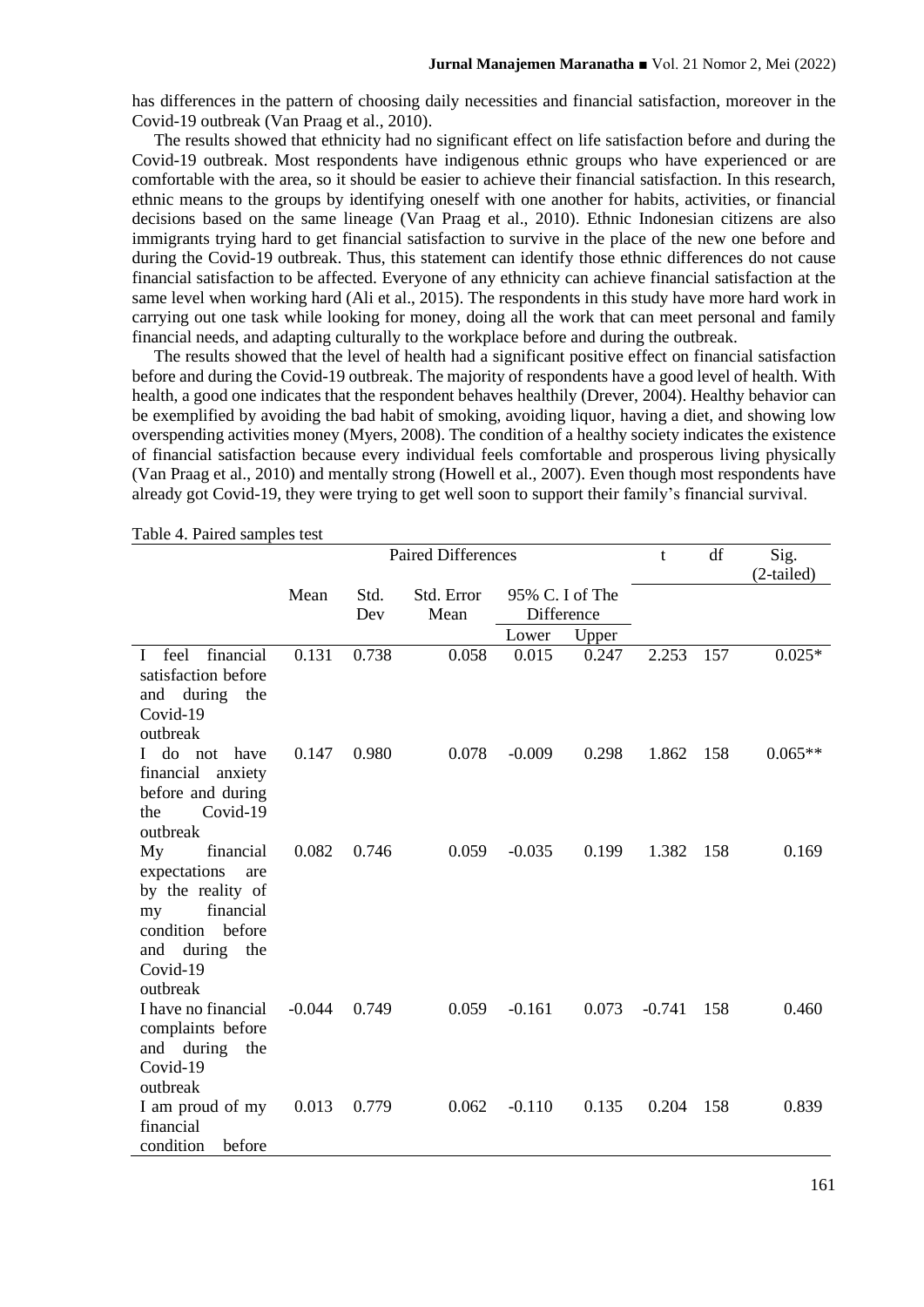and during the Covid-19 outbreak

Source: Primary data, processed (2021)

The following table is the Paired Samples t-test for financial satisfaction indicators before and during the Covid-19 outbreak. The respondents' financial satisfaction before and during the Covid-19 is significantly different. The respondents also have more anxiety during the Covid-19 outbreak. From the data, the average answer about the respondent's statement is that the financial satisfaction and have not anxiety is higher when before the Covid-19 outbreak instead of during the outbreak. It is due to the outbreak affecting their health and working life. Yet, the financial expectations, complaints, and conditions did not significantly differ before and during the outbreak.

## 4 **CONCLUSION**

According to the research results, the study concludes that religiosity and the ethnic had not had a significant effect on financial satisfaction before and during the Covid-19 outbreak. Yet, the health level significantly affected financial satisfaction before and during the Covid-19 outbreak. It shows that the respondents feel financial satisfaction and have no financial anxiety before and during the Covid-19.

Furthermore, this study suggests several people. Everyone has to consider factors related to financial satisfaction for the working person. Since suitable financial planning increases financial satisfaction, based on this research, everyone has to consider their healthy living to support their financial satisfaction. The researcher may have another variable that may affect financial satisfaction for further investigation. Since many variables are excluded in this research, another sociodemographic may better explain financial satisfaction.

## 5 **REFERENCES**

- Ali, A., Rahman, M. S. A., & Bakar, A. (2015). Financial satisfaction and the influence of financial literacy in Malaysia. *Social Indicators Research*, *120*(1), 137–156. https://doi.org/10.1007/s11205-014-0583-0
- Brüggen, E. C., Hogreve, J., Holmlund, M., Kabadayi, S., & Löfgren, M. (2017). Financial well-being: A conceptualization and research agenda. *Journal of Business Research*, *79*, 228–237. https://doi.org/10.1016/j.jbusres.2017.03.013
- Burchardt, T. (2005). Are one man's rags another man's riches? Identifying adaptive expectations using panel data. *Social Indicators Research*, *74*(1), 57–102. https://doi.org/10.1007/s11205-005-6519 y
- Drever, A. I. (2004). Separate spaces, separate outcomes? Neighbourhood impacts on minorities in Germany. *Urban Studies*, *41*(8), 1423–1439. https://doi.org/10.1080/0042098042000226939
- Easterlin, R. A., & Plagnol, A. C. (2008). Life satisfaction and economic conditions in east and west Germany pre- and post-unification. *SSRN Electronic Journal*, *95*, 1–44. https://doi.org/10.2139/ssrn.1118265
- Faradila, S. N., & Yordan, J. (2020, May 19). *LIPI: 39,4% Bisnis di Indonesia gulung tikar akibat pandemi Corona*. Kumparan. https://kumparan.com/kumparansains/lipi-39-4-bisnis-di-indonesiagulung-tikar-akibat-pandemi-corona-1tRdz3TxOQd/full
- Headey, B., Schupp, J., Tucci, I., & Wagner, G. G. (2010). Authentic happiness theory supported by impact of religion on life satisfaction: A longitudinal analysis with data for Germany. *The Journal of Positive Psychology*, *5*(1), 73–82. https://doi.org/10.1080/17439760903435232
- Howell, R. T., Kern, M. L., & Lyubomirsky, S. (2007). Health benefits: Meta-analytically determining the impact of well-being on objective health outcomes. *Health Psychology Review*, *1*(1), 83–136. https://doi.org/10.1080/17437190701492486